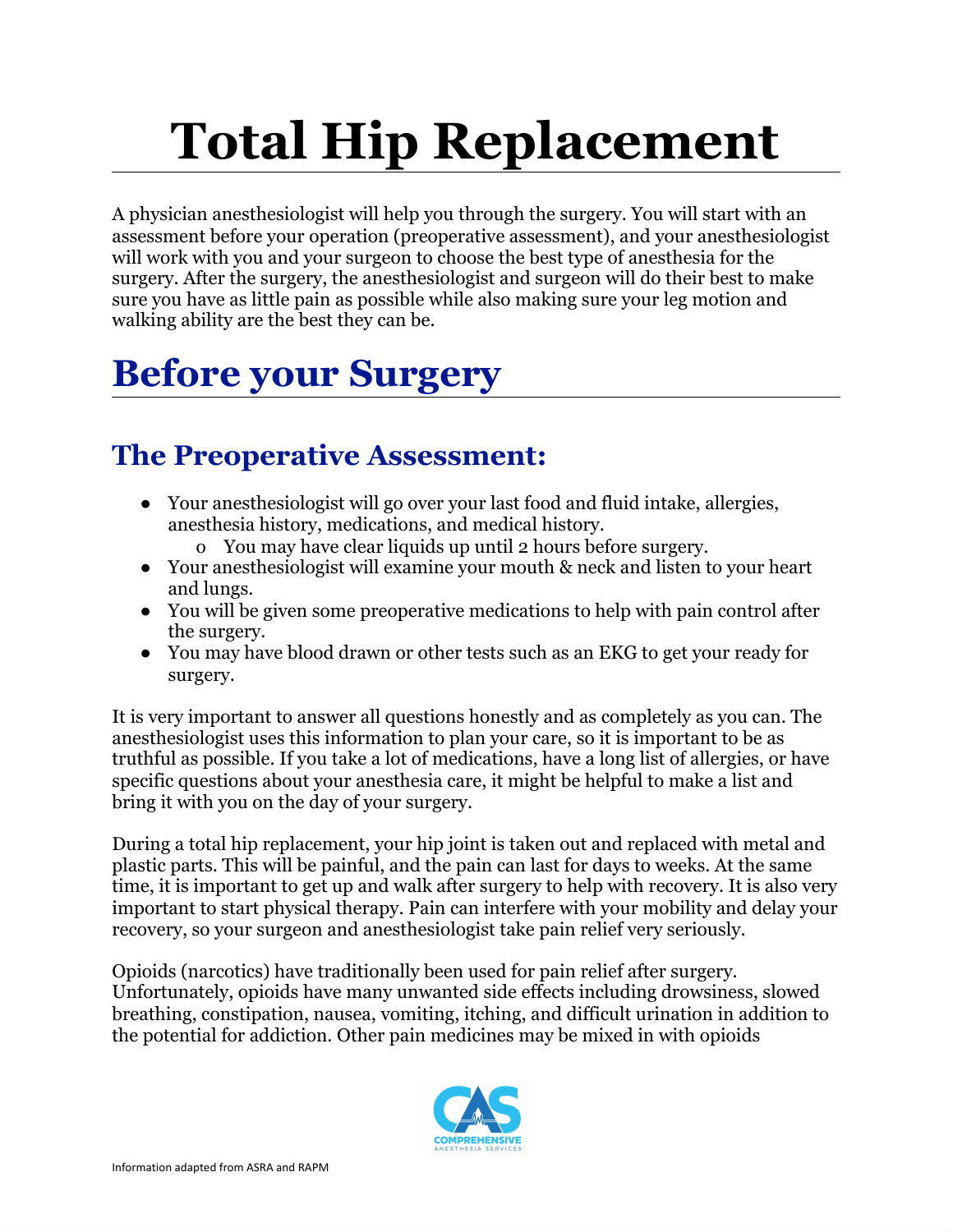(multimodal analgesia) in order to reduce unwanted side effects while still relieving pain after surgery.

As long as your anesthesiologist feels it is safe, you will receive a preoperative nerve block to help with pain after surgery and decrease the need for opioid pain medications given their potential side effects. To understand how nerve blocks work, it's helpful to what nerves are and what they do.

#### **What Are Nerves?**

- **●** Nerves are the body's communication system. They carry messages back and forth between the brain, spinal cord, and the rest of the body.
- **●** The brain controls the body by sending signals along nerves to tell the body what to do. Signals carrying information about touch, taste, smell, and other sensations travel from the body to the brain.
- **●** When part of your body is hurt, signals travel along nerves to the brain, and you feel pain.
- Nerves travel throughout the body in small bundles. You can think of nerves as the body's telephone lines or television cables.



#### **What Is a Nerve Block?**

- A nerve block is a way to block the signals that travel along nerves.
- Your anesthesiologist can inject local anesthetic ("numbing medications") near the nerves. The medication blocks the signals and keeps the pain sensation from reaching the brain.
- Nerve blocks do not block 100% of the pain after surgery, but can greatly reduce the amount of pain and therefore the amount of pain medications you need afterwards.
- Your nerve blocks will be performed in the preoperative area.
- You will be given IV medications to improve your comfort during the nerve blocks.

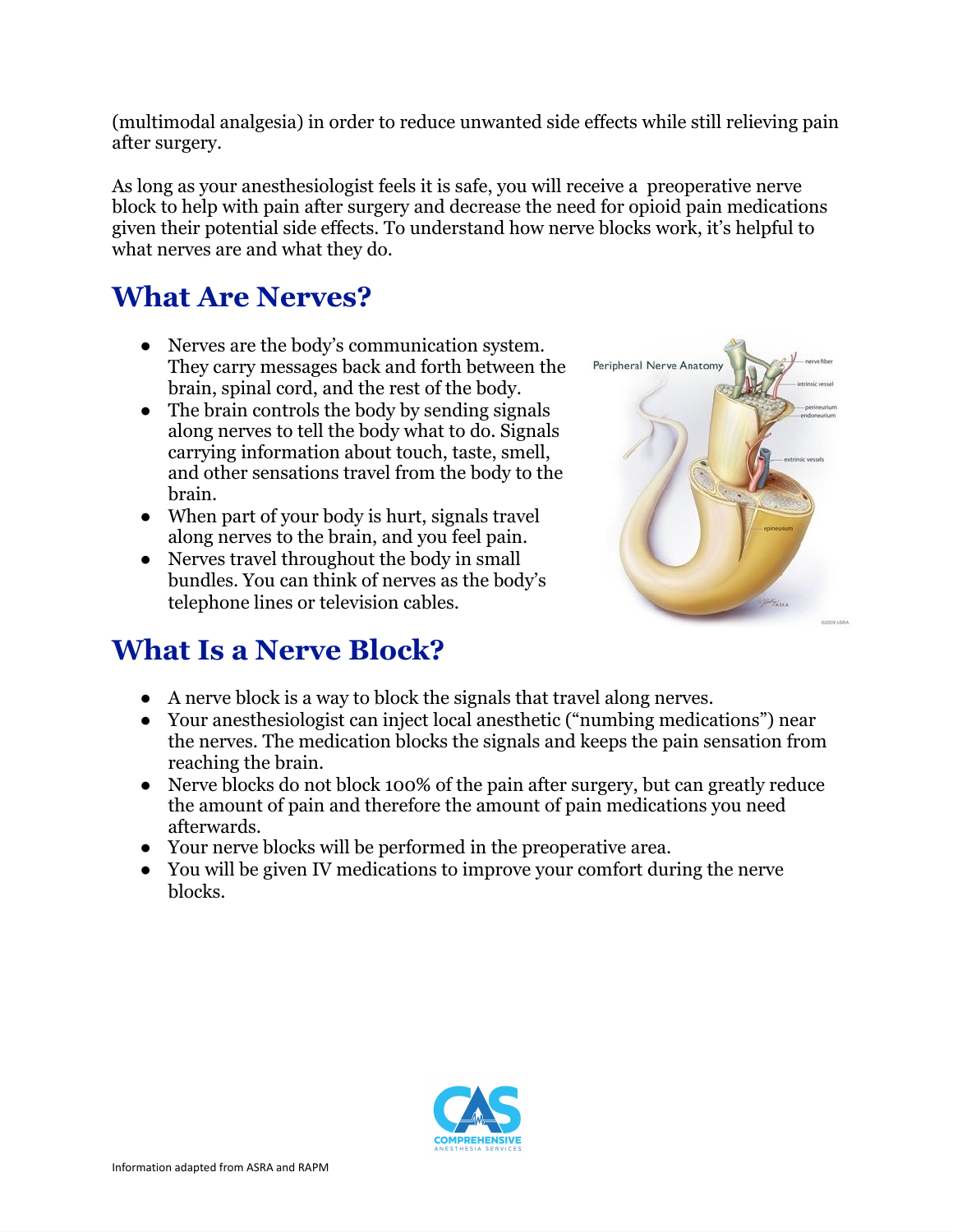## **PENG (Pericapsular Nerve Group) Block**

- This block is used to numb the sensory nerves and is less likely to cause any muscle weakness after your surgery.
- For this block, your leg will be turned slightly outward.
- Your skin will be cleaned.
- An ultrasound will be used by your anesthesiologist to find the nerves as they travel through your groin.
- The block needle will then be placed under the muscle. Ultrasound is used to make sure the needle is in the right place. Local anesthetic will then be injected.



# **Anesthesia for the Operating Room**

## **Spinal Anesthesia**

Most likely, you will receive a spinal block for your hip replacement. With a spinal block, your anesthesiologist puts numbing medicine into the spinal fluid but not the spine itself. The procedure will be performed in the operating room where you will be placed on monitors, positioned sitting up, and have your back cleaned. Next, your anesthesiologist will place a drape on you and feel your back for the best spot for the block. Then, your skin will be numbed with local anesthetic. You will be asked to arch your back like an angry cat to make it easier to place the small spinal needle in the right place. Try not to move during the block. When the needle is in the right spot, local anesthetic will be injected. The needle will be removed, and the lower part of your body will go numb within a few minutes.

You don't have to stay awake for the surgery when you have a spinal block. After the block is in place, the anesthesiologist can give you medicine to make you sleepy. The level of sedation can range from mild, where you are relaxed but aware of your surroundings, to deep, where you are completely asleep but breathing on your own without the need for a breathing tube. You and your anesthesiologist can discuss how much or how little sedation you want. You can always ask for more if you need it. Regardless of the level of sedation, your anesthesia care team will monitor you throughout the surgery.

In addition to numbing your legs during the surgery, a spinal block may help with pain relief long after surgery although the numbness usually wears off after 2 or 3 hours. Spinal anesthesia has been shown to have less postoperative nausea and vomiting than